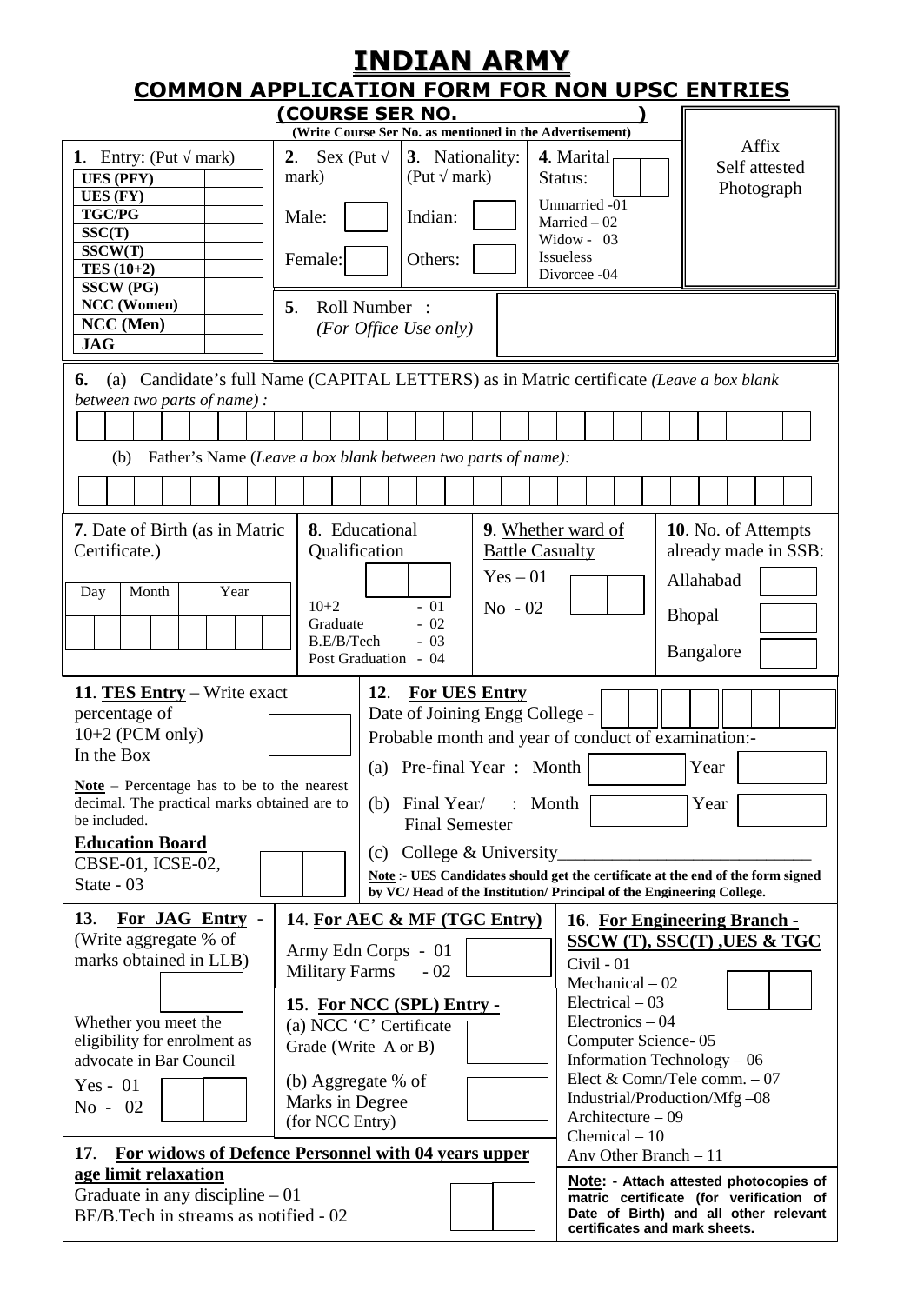**18. Address :** Write your complete present & permanent address including name in CAPITAL letters.

## **19**. **Declaration**

- 1. I have read and understood the instructions and undertake to abide by them.
- 2. I hereby declare that all statements made in the application are correct and true.
- 3. I undertake not to have any objections in the event of my final selection on allotment of any Arms/Service in the interest of the organisation.
- 4. I have never been debarred from appearing in any examination or UPSC and nor have I been arrested or convicted by a criminal court or involved in any other case registered by Police.
- 5. I undertake not to make any claim or compensation if at any stage of selection, my ineligibility is detected and my candidature is cancelled as a result thereof.
- 6. This is the only application submitted for this course and any duplicate application if detected, my candidature be cancelled.
- 7. Any misinterpretation and wrong declaration/concealment of information in the application will render my candidature to be cancelled and I may be debarred from this course.
- 8. I have never been withdrawn from NDA, IMA or OTA or any service training academy on disciplinary grounds.
- 9. I am employed with  $\&$  I have informed my employer in writing that I am applying for commission in the Army.
- 10. In the eventuality of being recommended by SSB I will have no objection to be medically examined by board of Male/Female doctors, provided a lady medical officer is present (applicable only to lady cadets)
- 11. I undertake to be debarred & my candidature be cancelled, if at any stage of selection I indulge in any violation of local orders concerning discipline aspects.
- 12. I undertake to join any other parallel entry i.e. from TGC/UES to SSC (T), subject to availability of vacancies and agree to the terms and conditions of that entry. (Applicable to TGC and UES Entries only).
- 13. I undertake not to marry till I complete the full training at the training academy, in case inducted. I also understand that in case of my final selection, my appointment will be provisional subject to satisfactory police and educational verification.
- 14. In case of withdrawn from Academy cost of training @ Rs.7075 per week will be paid by me.

Place :

Date : Signature of Applicant Signature of Parent/Guardian  *(Only for TES Entry Applicants)*

#### **(FOR UNIVERSITY ENTRY SCHEMES (UES) CANDIDATES ONLY) CERTIFICATE BY THE VICE CHANCELLOR OR REGISTRAR/DEAN OF CONCERNED FACULTY IN CASE OF UNIVERSITY STUDENTS/PRINCIPAL/HEADS OF THE TECHNICAL INSTITUTIONS**

Certified that Shri\_\_\_\_\_\_\_\_\_\_\_\_\_\_\_\_\_\_\_\_\_\_\_\_\_\_\_\_\_\_\_\_\_\_\_\_\_\_\_ is studying in this University/College/Institute and that the details furnished by him in coulumn 7 and 12 of the Application Form have been checked with references to relevant records and found correct. Certified that his character so far as known to me is good. He is suitable for selection as an officer in Technical Arm/Service of the Indian Army.

| Place :                                                                  |      | Signature                 |  |  |  |  |  |
|--------------------------------------------------------------------------|------|---------------------------|--|--|--|--|--|
| Date :                                                                   | Seal | Designation _____________ |  |  |  |  |  |
| Note: Certificate signed by Heads of Departments will not be acceptable. |      |                           |  |  |  |  |  |